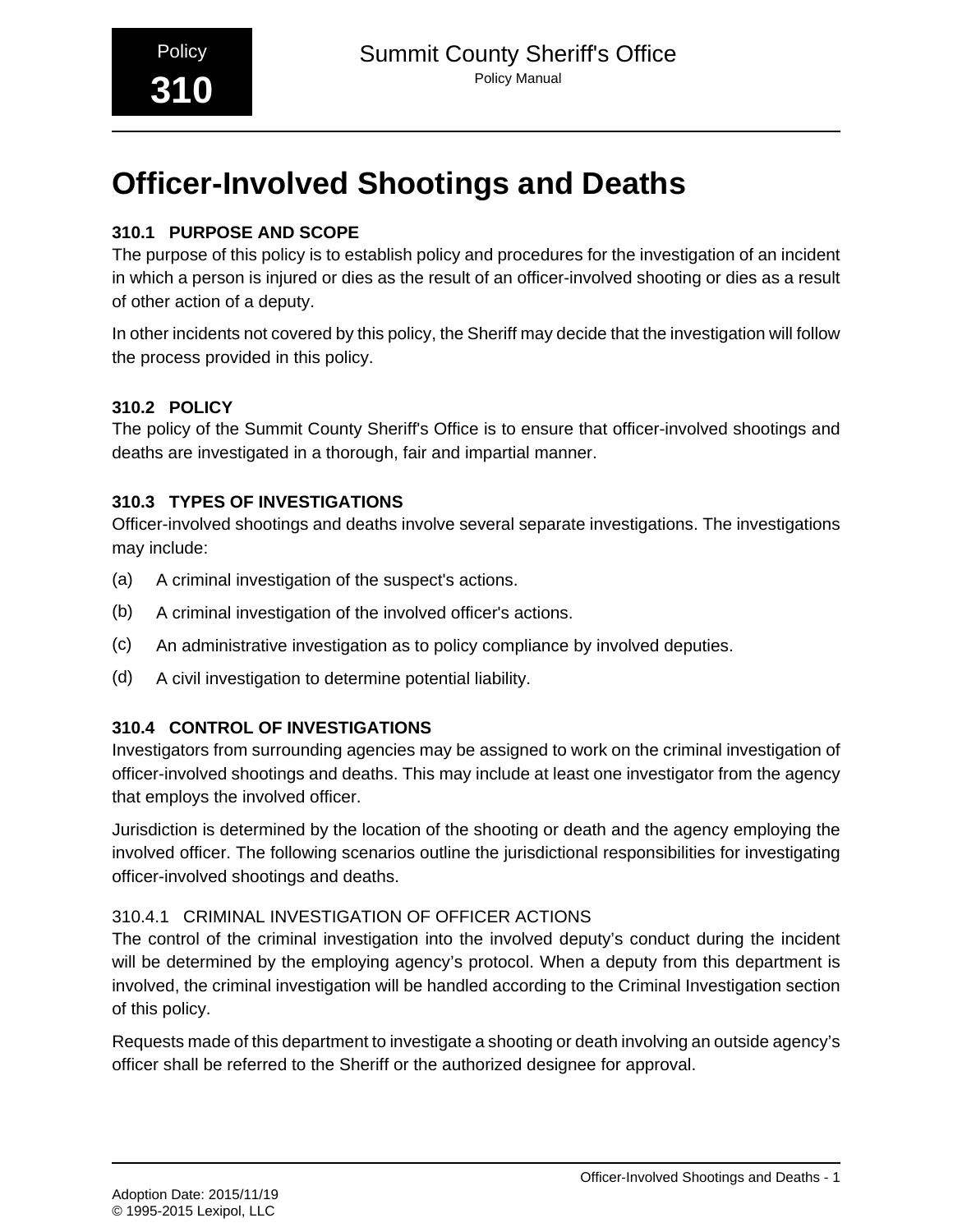## Summit County Sheriff's Office Policy Manual

## Officer-Involved Shootings and Deaths

#### 310.4.2 ADMINISTRATIVE AND CIVIL INVESTIGATION

Regardless of where the incident occurs, the administrative and civil investigation of each involved officer is controlled by the respective employing agency.

#### 310.4.3 CRIMINAL INVESTIGATION OF SUSPECT ACTIONS

The investigation of any possible criminal conduct by the suspect is controlled by the agency in whose jurisdiction the suspect's crime occurred. For example, the Summit County Sheriff's Office would control the investigation if the suspect's crime occurred in Summit County.

If multiple crimes have been committed in multiple jurisdictions, identification of the agency that will control the investigation may be reached in the same way as with any other crime. The investigation may be conducted by the agency in control of the criminal investigation of the involved officer, at the discretion of the Sheriff and with concurrence from the other agency.

#### **310.5 INVESTIGATION PROCESS**

The following procedures are guidelines used in the investigation of an officer-involved shooting or death.

#### 310.5.1 UNINVOLVED DEPUTY RESPONSIBILITIES

Upon arrival at the scene of an officer-involved shooting or death, the first uninvolved SCSO deputy will be the deputy-in-charge and will assume the responsibilities of a supervisor until properly relieved. This deputy should, as appropriate:

- (a) Secure the scene and identify and eliminate hazards for all those involved.
- (b) Take reasonable steps to obtain emergency medical attention for injured individuals.
- (c) Request additional resources from the Department or other agencies.
- (d) Coordinate a perimeter or pursuit of suspects.
- (e) Check for injured persons and evacuate as needed.
- (f) Brief the supervisor upon arrival.

#### 310.5.2 SUPERVISOR RESPONSIBILITIES

Upon arrival at the scene, the first uninvolved SCSO supervisor should ensure completion of the duties as outlined above, plus:

- (a) Attempt to obtain a brief overview of the situation from any uninvolved officers.
	- 1. In the event that there are no uninvolved officers who can supply adequate overview, the supervisor should attempt to obtain a brief voluntary overview from one involved officer.
- (b) If necessary, the supervisor may administratively order any SCSO deputy to immediately provide public safety information necessary to secure the scene, identify injured parties and pursue suspects.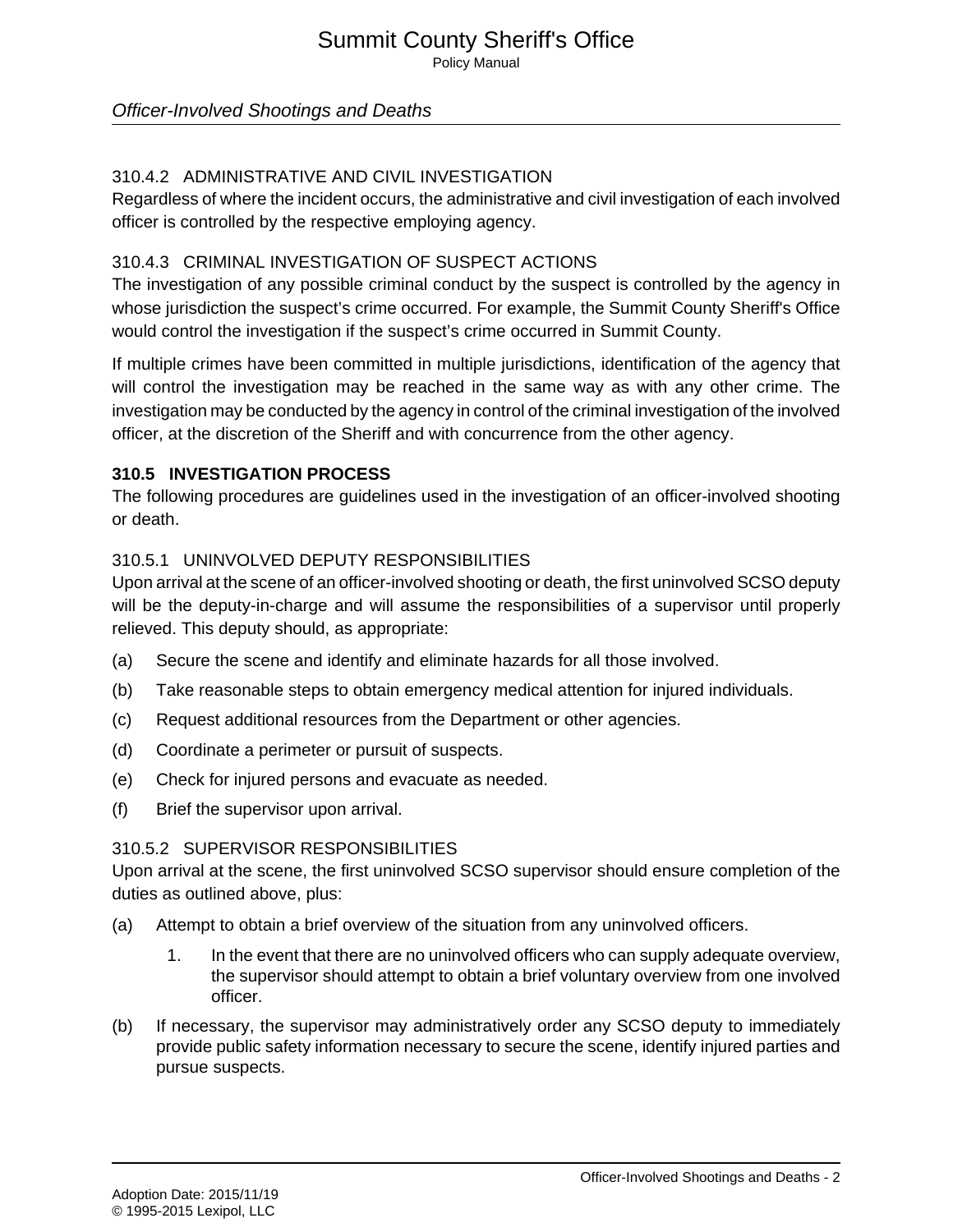- 1. Public safety information shall be limited to such things as outstanding suspect information, number and direction of any shots fired, perimeter of the incident scene, identity of known or potential witnesses and any other pertinent information.
- 2. The initial on-scene supervisor should not attempt to order any involved officer to provide any information other than public safety information.
- (c) Provide all available information to the Watch Commander and the Communications Center. If feasible, sensitive information should be communicated over secure networks.
- (d) Take command of and secure the incident scene with additional SCSO members until properly relieved by another supervisor or other assigned personnel or investigator.
- (e) As soon as practicable, ensure that involved officers are transported (separately, if feasible) to a suitable location for further direction.
	- 1. Each involved SCSO deputy should be given an administrative order not to discuss the incident with other involved officers or SCSO members pending further direction from a supervisor.
	- 2. When an involved officer's weapon is taken or left at the scene for other than officersafety reasons (e.g., evidence), ensure that he/she is provided with a comparable replacement weapon or transported by other deputies.

#### 310.5.3 WATCH COMMANDER RESPONSIBILITIES

Upon learning of an officer-involved shooting or death, the Watch Commander shall be responsible for coordinating all aspects of the incident until he/she is relieved by the Sheriff or a Division Commander.

All outside inquiries about the incident shall be directed to the Watch Commander.

#### 310.5.4 NOTIFICATIONS

The following persons shall be notified as soon as practicable:

- **Sheriff**
- Special Operations Division Commander
- Summit County Critical Incident Protocol rollout team
- Outside agency investigators (if appropriate)
- Internal Affairs Unit supervisor
- Civil liability response team
- Psychological/peer support personnel
- Chaplain
- [Medical Examiner/JOP] (if necessary)
- Involved officer's agency representative (if requested)
- Public Information Officer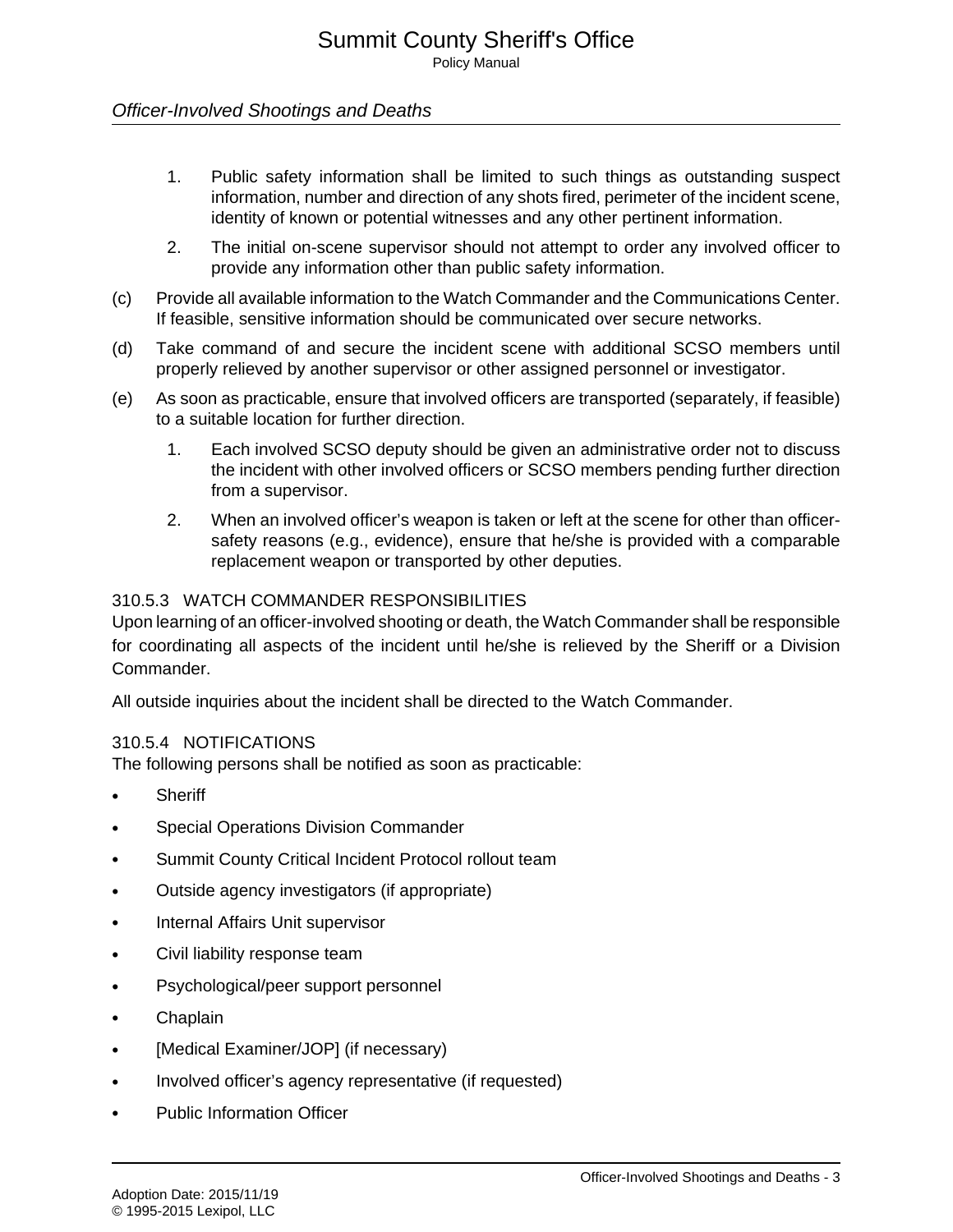## Summit County Sheriff's Office

Policy Manual

## Officer-Involved Shootings and Deaths

• [District/County Attorney] (Utah Code 76-2-408)

#### 310.5.5 INVOLVED OFFICERS

The following shall be considered for the involved officer:

- (a) Any request for legal or union representation will be accommodated.
	- 1. Involved SCSO deputies shall not be permitted to meet collectively or in a group with an attorney or any representative prior to providing a formal interview or report.
	- 2. Requests from involved non-SCSO officers should be referred to their employing agency.
- (b) Discussions with licensed attorneys will be considered privileged as attorney-client communications.
- (c) Discussions with agency representatives/employee groups will be privileged only as to the discussion of non-criminal information.
- (d) A licensed psychotherapist shall be provided by the Department to each involved SCSO deputy. A licensed psychotherapist may also be provided to any other affected SCSO members, upon request.
	- 1. Interviews with a licensed psychotherapist will be considered privileged.
	- 2. An interview or session with a licensed psychotherapist may take place prior to the member providing a formal interview or report. However, involved members shall not be permitted to consult or meet collectively or in a group with a licensed psychotherapist prior to providing a formal interview or report.
	- 3. A separate fitness-for-duty exam may also be required (see the Fitness for Duty Policy).
- (e) Although the Department will honor the sensitivity of communications with peer counselors, there is no legal privilege to such communications. Peer counselors are cautioned against discussing the facts of any incident with an involved or witness officer.

Care should be taken to preserve the integrity of any physical evidence present on the involved officer's equipment or clothing, such as blood or fingerprints, until investigators or lab personnel can properly retrieve it.

Each involved SCSO deputy shall be given reasonable paid administrative leave following an officer-involved shooting or death. It shall be the responsibility of the Watch Commander to make schedule adjustments to accommodate such leave.

## **310.6 CRIMINAL INVESTIGATION**

The [District/County Attorney]'s Office is responsible for the criminal investigation into the circumstances of any officer-involved shooting or death.

If available, investigative personnel from this department may be assigned to partner with investigators from outside agencies or the [District/County Attorney]'s Office to avoid duplicating efforts in related criminal investigations.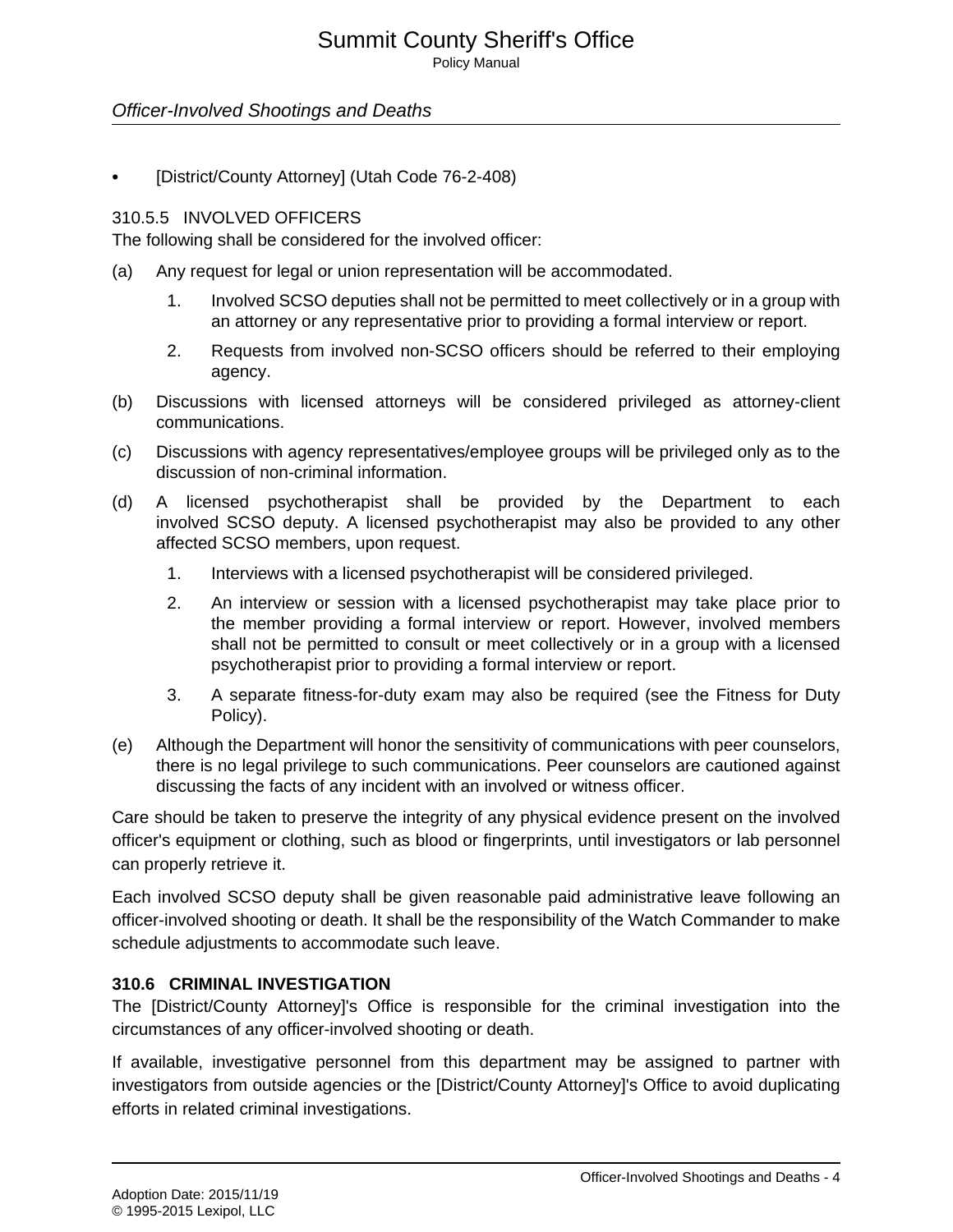Once public safety issues have been addressed, criminal investigators should be given the opportunity to obtain a voluntary statement from involved officers and to complete their interviews. The following shall be considered for the involved officer:

- (a) SCSO supervisors and Internal Affairs Unit personnel should not participate directly in any voluntary interview of SCSO deputies. This will not prohibit such personnel from monitoring interviews or providing the criminal investigators with topics for inquiry.
- (b) If requested, any involved officer will be afforded the opportunity to consult individually with a representative of his/her choosing or an attorney prior to speaking with criminal investigators. However, in order to maintain the integrity of each involved officer's statement, involved deputies shall not consult or meet with a representative or an attorney collectively or in groups prior to being interviewed.
- (c) If any involved officer is physically, emotionally or otherwise not in a position to provide a voluntary statement when interviewed by criminal investigators, consideration should be given to allowing a reasonable period for the officer to schedule an alternate time for the interview.
- (d) Any voluntary statement provided by an involved officer will be made available for inclusion in any related investigation, including administrative investigations. However, no administratively coerced statement will be provided to any criminal investigators unless the officer consents.

#### 310.6.1 REPORTS BY INVOLVED SCSO DEPUTIES

In the event that suspects remain outstanding or subject to prosecution for related offenses, this department shall retain the authority to require involved SCSO deputies to provide sufficient information for related criminal reports to facilitate the apprehension and prosecution of those individuals.

While the involved SCSO deputies may write the report, it is generally recommended that such reports be completed by assigned investigators, who should interview all involved officers as victims/witnesses. Since the purpose of these reports will be to facilitate criminal prosecution, statements of involved officers should focus on evidence to establish the elements of criminal activities by suspects. Care should be taken not to duplicate information provided by involved officers in other reports.

Nothing in this section shall be construed to deprive an involved SCSO deputy of the right to consult with legal counsel prior to completing any such criminal report.

Reports related to the prosecution of criminal suspects will be processed according to normal procedures but should also be included for reference in the investigation of the officer-involved shooting or death.

#### 310.6.2 WITNESS IDENTIFICATION AND INTERVIEWS

Because potential witnesses to an officer-involved shooting or death may become unavailable or the integrity of their statements compromised with the passage of time, a supervisor should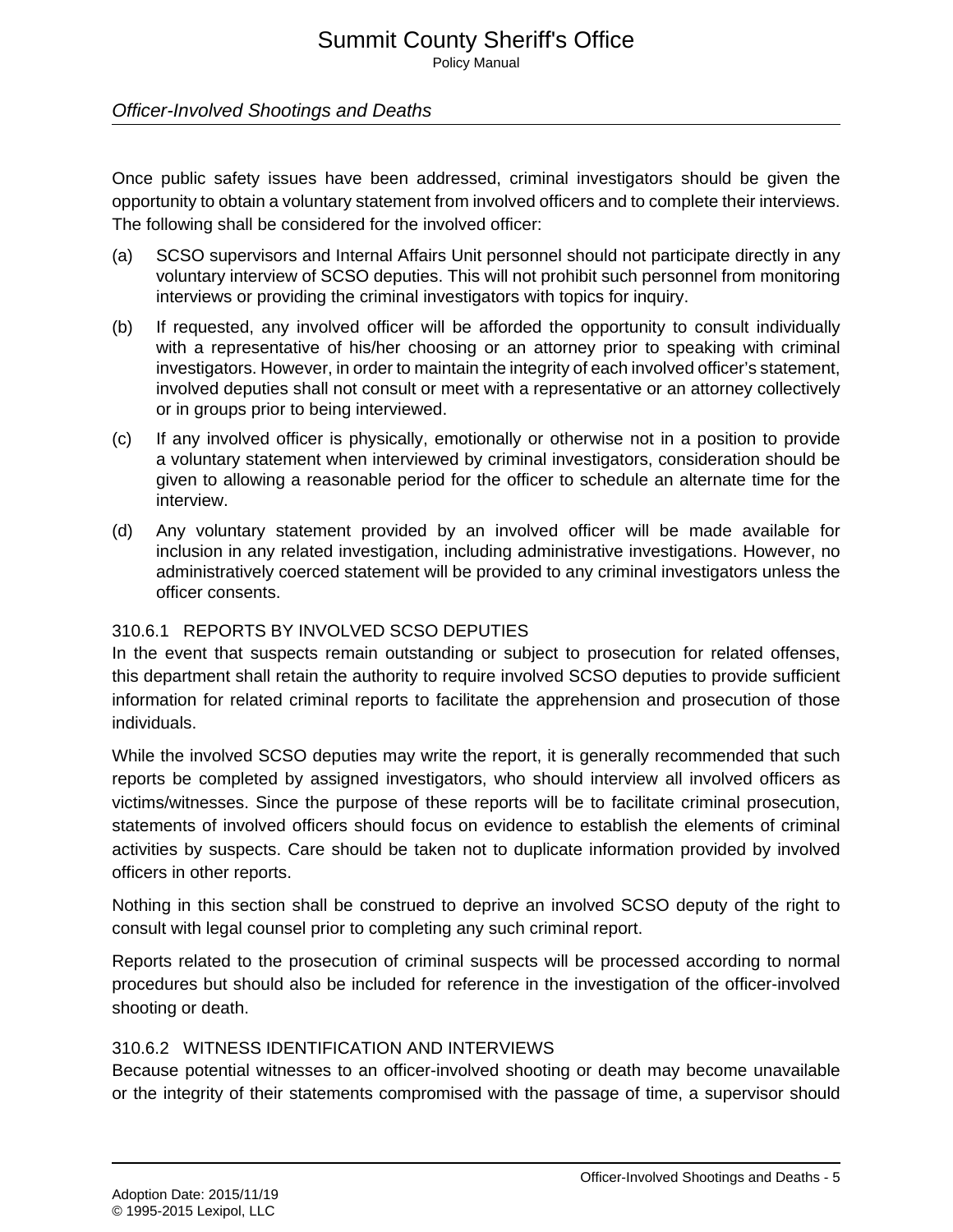Policy Manual

## Officer-Involved Shootings and Deaths

take reasonable steps to promptly coordinate with criminal investigators to utilize available law enforcement personnel for the following:

- (a) Identification of all persons present at the scene and in the immediate area.
	- 1. When feasible, a recorded statement should be obtained from those persons who claim not to have witnessed the incident but who were present at the time it occurred.
	- 2. Any potential witness who is unwilling or unable to remain available for a formal interview should not be detained absent reasonable suspicion to detain or probable cause to arrest. Without detaining the individual for the sole purpose of identification, attempts to identify the witness prior to his/her departure should be made whenever feasible.
- (b) Witnesses who are willing to provide a formal interview should be asked to meet at a suitable location where criminal investigators may obtain a recorded statement. Such witnesses, if willing, may be transported by a member of the Department.
	- 1. A written, verbal or recorded statement of consent should be obtained prior to transporting a witness. When the witness is a minor, consent should be obtained from the parent or guardian, if available, prior to transportation.
- (c) Promptly contacting the suspect's known family and associates to obtain any available and untainted background information about the suspect's activities and state of mind prior to the incident.

#### 310.6.3 INVESTIGATIVE PERSONNEL

Once notified of an officer-involved shooting or death, it shall be the responsibility of the designated Investigation Unit supervisor to assign appropriate investigative personnel to handle the investigation of related crimes. Department investigators will be assigned to work with investigators from the [District/County Attorney]'s Office and may be assigned to separately handle the investigation of any related crimes not being investigated by the [District/County Attorney]'s Office.

All related department reports, except administrative and/or privileged reports, will be forwarded to the designated Investigation Unit supervisor for approval. Privileged reports shall be maintained exclusively by members who are authorized such access. Administrative reports will be forwarded to the appropriate Division Commander.

## 310.6.4 STATUTORY MANDATES RELATED TO CRIMINAL INVESTIGATIONS OF CRITICAL INCIDENTS

The Watch Commander shall notify the [District/County Attorney] as soon as practical if the following critical incidents occur within the jurisdiction of the Summit County Sheriff's Office, whether or not an involved law enforcement officer is a department member (Utah Code 76-2-408):

(a) Use of a firearm that caused an injury by a law enforcement officer or any other use of a weapon by a law enforcement officer in a manner that could have caused death or serious injury (e.g., a blow to the head of a person with a baton).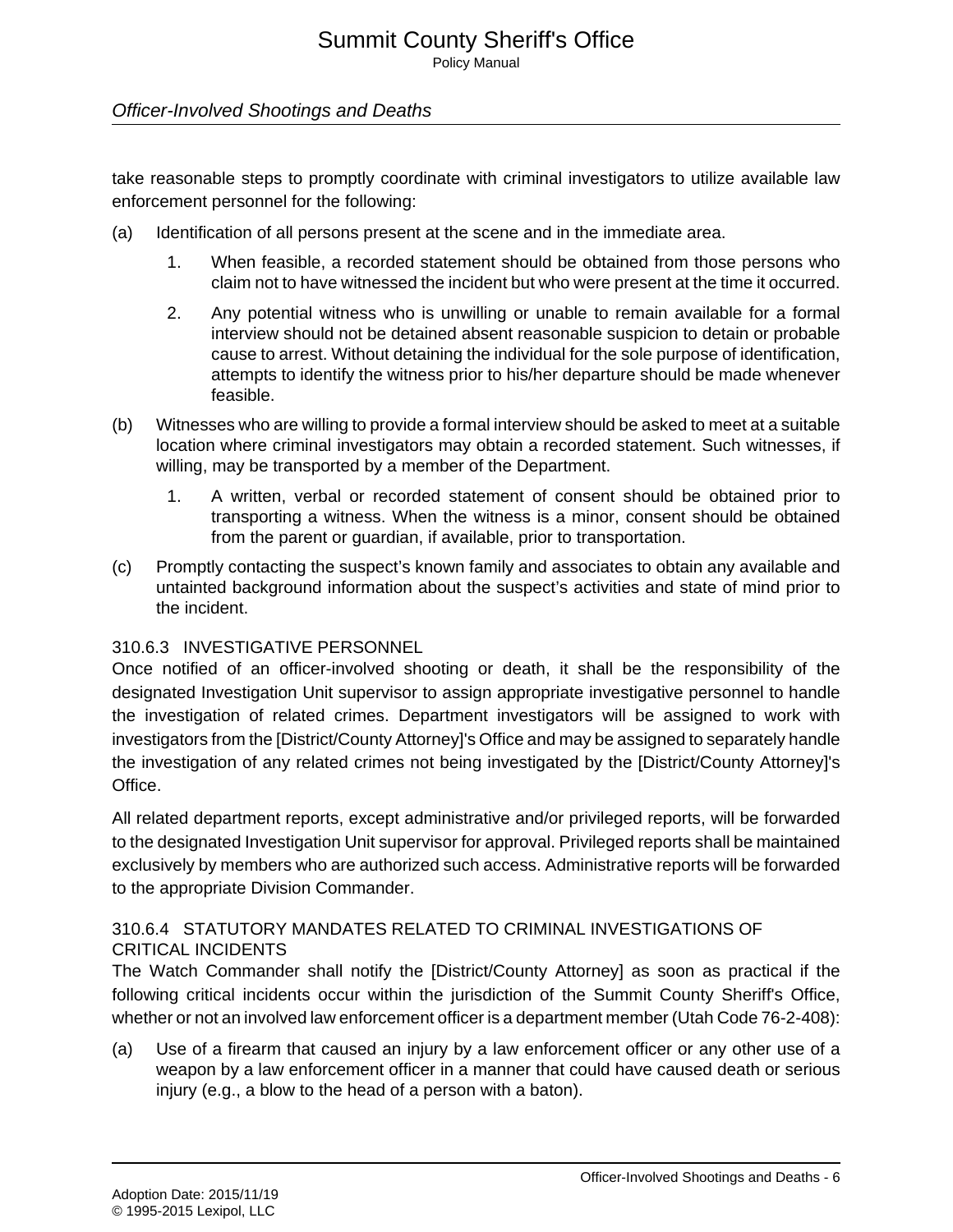(b) A fatal injury to any person that could have been caused by a law enforcement officer or while the person was in the custody of a law enforcement agency.

The Sheriff or authorized designee and the [District/County Attorney] shall jointly designate an agency to criminally investigate the actions of a law enforcement officer involved in a critical incident, as appropriate, and may jointly designate a lead agency if more than one agency will be involved. An agency other than the Summit County Sheriff's Office will criminally investigate the actions of members who may have caused or contributed to a critical incident (Utah Code 76-2-408).

## **310.7 ADMINISTRATIVE INVESTIGATION**

In addition to all other investigations associated with an officer-involved shooting or death, this department will conduct an internal administrative investigation to determine conformance with all department policy. This investigation will be conducted under the supervision of the Internal Affairs Unit and will be considered a confidential deputy personnel file.

Interviews of members shall be subject to department policies and applicable laws.

- (a) Any deputy involved in a shooting or death may be requested or administratively compelled to provide a blood sample for alcohol/drug screening. Absent consent from the deputy, such compelled samples and the results of any such testing shall not be disclosed to any criminal investigative agency.
- (b) If any deputy has voluntarily elected to provide a statement to criminal investigators, the assigned administrative investigator should review that statement before proceeding with any further interview of that involved deputy.
	- 1. If a further interview of the deputy is deemed necessary to determine policy compliance, care should be taken to limit the inquiry to new areas with minimal, if any, duplication of questions addressed in the voluntary statement. The involved deputy shall be provided with a copy of his/her prior statement before proceeding with any subsequent interviews.
- (c) In the event that an involved deputy has elected not to provide criminal investigators with a voluntary statement, the assigned administrative investigator shall conduct an administrative interview to determine all relevant information.
	- 1. Although this interview should not be unreasonably delayed, care should be taken to ensure that the deputy's physical and psychological needs have been addressed before commencing the interview.
	- 2. If requested, the deputy shall have the opportunity to select an uninvolved representative to be present during the interview. However, in order to maintain the integrity of each individual deputy's statement, involved deputies shall not consult or meet with a representative or attorney collectively or in a group prior to being interviewed.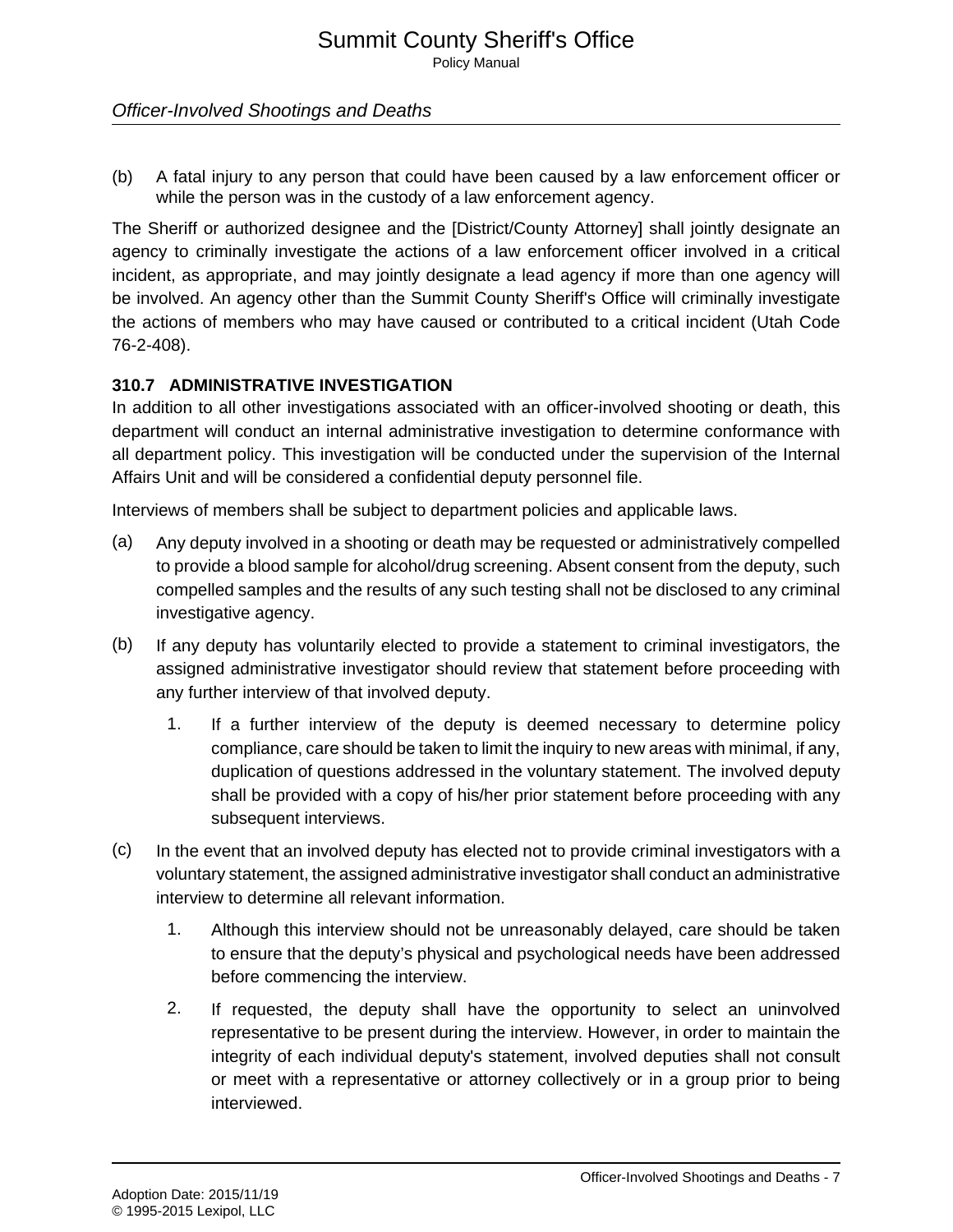- 3. Administrative interviews should be recorded by the investigator. The deputy may also record the interview.
- 4. The deputy shall be informed of the nature of the investigation. If a deputy refuses to answer questions, he/she should be given his/her Garrity rights and ordered to provide full and truthful answers to all questions. The deputy shall be informed that the interview will be for administrative purposes only and that the statement cannot be used criminally.
- 5. The Internal Affairs Unit shall compile all relevant information and reports necessary for the Department to determine compliance with applicable policies.
- 6. Regardless of whether the use of force is an issue in the case, the completed administrative investigation shall be submitted to the Use of Force Review Board, which will restrict its findings as to whether there was compliance with the Use of Force Policy.
- 7. Any other indications of a potential violation of any policy shall be determined in accordance with standard disciplinary procedures.

#### **310.8 CIVIL LIABILITY RESPONSE**

A member of this department may be assigned to work exclusively under the direction of the legal counsel for the Department to assist in the preparation of materials deemed necessary in anticipation of potential civil litigation.

All materials generated in this capacity shall be considered attorney work product and may not be used for any other purpose. The civil liability response is not intended to interfere with any other investigation but shall be given reasonable access to all other investigations.

## **310.9 AUDIO AND VIDEO RECORDINGS**

Any officer involved in a shooting or death may be permitted to review available Mobile Audio/ Video (MAV), body-worn video, or other video or audio recordings prior to providing a recorded statement or completing reports.

Upon request, non-law enforcement witnesses who are able to verify their presence and their ability to contemporaneously perceive events at the scene of an incident may also be permitted to review available MAV, body-worn video, or other video or audio recordings with the approval of assigned investigators or a supervisor.

Any MAV, body-worn and other known video or audio recordings of an incident should not be publicly released during an ongoing investigation without consulting the prosecuting attorney or County Attorney's Office, as appropriate.